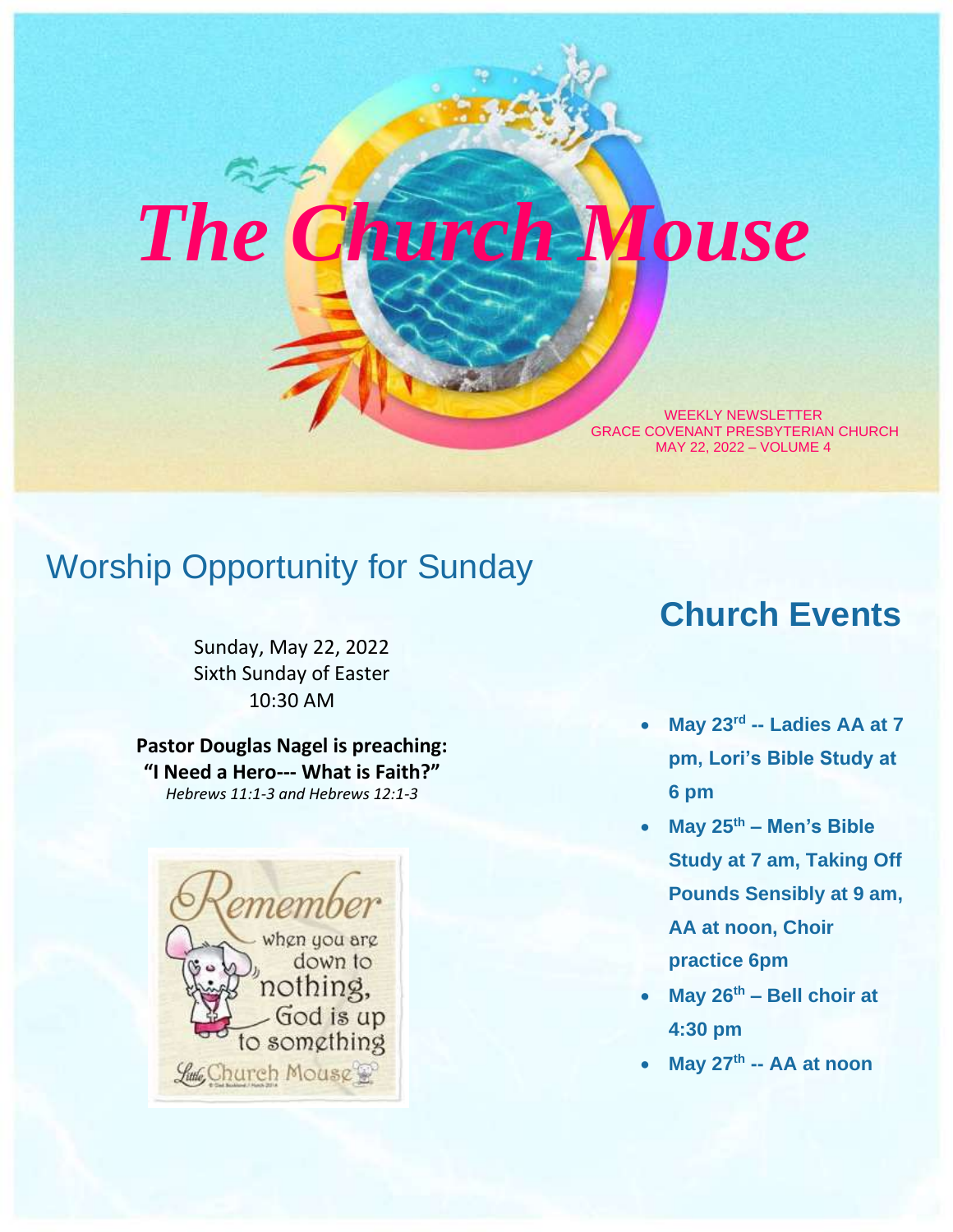## Sunday Servants

| $1ST$ SUNDAY                                                                             | 2 <sup>ND</sup> SUNDAY                                                                 | 3RD SUNDAY                                                                                      | 4TH SUNDAY                                                                                                                               |  |
|------------------------------------------------------------------------------------------|----------------------------------------------------------------------------------------|-------------------------------------------------------------------------------------------------|------------------------------------------------------------------------------------------------------------------------------------------|--|
| <b>Dick Foard</b><br><b>Chris Dovel</b><br><b>William Crockett</b><br><b>Brent Heath</b> | <b>Jim Rodarmel</b><br><b>Louise Theberge</b><br>John Kupiec<br><b>Melissa Johnson</b> | <b>Jim Wesson</b><br>John Ogburn<br><b>Todd Coons</b><br>John O'Briant<br><b>Peder Wennberg</b> | <b>Doug Price</b><br><b>Jane Price</b><br><b>Bob McCreary</b><br><b>Carter Richardson</b><br><b>5TH Sunday:</b><br><b>Usher Captains</b> |  |
| <b>Liturgists for May:</b>                                                               |                                                                                        |                                                                                                 |                                                                                                                                          |  |
| <b>Louise Theberge</b>                                                                   | <b>Judy Baily-Kinker</b>                                                               | <b>Julie Rodarmel</b>                                                                           | 4 th Week: Chris Doyel<br><b>5th Week: Brent Heath</b>                                                                                   |  |
| <b>Sound and Slides:</b>                                                                 |                                                                                        |                                                                                                 |                                                                                                                                          |  |
| <b>Chris Doyel</b><br><b>Becky Foard</b>                                                 | <b>Chris Doyel</b><br><b>Kitty Davis</b>                                               | <b>Chris Doyel</b><br><b>Kitty Davis</b>                                                        | 4th & 5th Chris Doyel<br>Jason Perecko                                                                                                   |  |

## Youth Hike:



### News:

Join us this Sunday, **May 22nd at 6pm** in the sancturary for a joint Unity Service. This is a worship service of Christians from other Gloucester Churches. This is a chance to fellowship and worship with fellow Christians outside of those we know just in our church.

#### **Matthew 4:18-22**

As he walked by the Sea of Galilee, he saw two brothers, Simon, who is called Peter, and Andrew his brother, casting a net into the sea—for they were fishermen. And he said to them, "Follow me, and I will make you fish for people." Immediately they left their nets and followed him. As he went from there, he saw two other brothers, James son of

Zebedee and his brother John, in the boat with their father Zebedee, mending their nets, and he called them. Immediately they left the boat and their father, and followed him.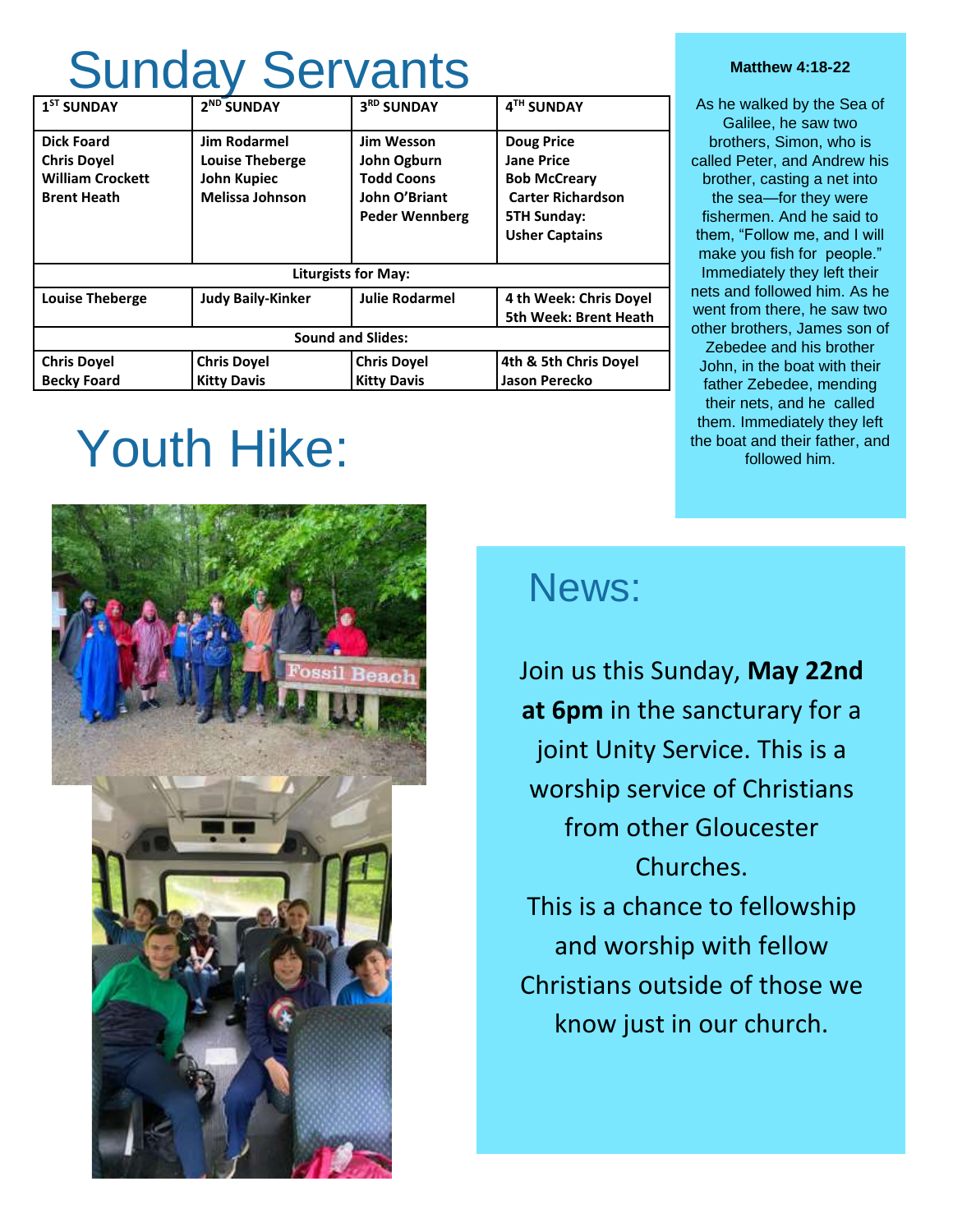### *Hike continued:*







Thank you to Grant Smith and Pastor Kathryn for a fun event for our Youth!

## Celebrate!

### **BIRTHDAYS**

| Madeline Heaney*        | 05/01 |
|-------------------------|-------|
| <b>Steve Ludlow</b>     | 05/02 |
| <b>Dennis Koziol</b>    | 05/03 |
| <b>Charli McDonald</b>  | 05/03 |
| <b>Dick Foard</b>       | 05/08 |
| Peg Poole               | 05/09 |
| <b>John Martin</b>      | 05/10 |
| <b>Robin Troutman</b>   | 05/11 |
| <b>Skip Driggs</b>      | 05/12 |
| <b>Judy Healy</b>       | 05/12 |
| <b>Carole Gates</b>     | 05/12 |
| <b>Regina Adams</b>     | 05/12 |
| <b>Brayden Barr</b>     | 05/21 |
| <b>Becky Heath</b>      | 05/21 |
| <b>Pete Hall</b>        | 05/23 |
| <b>Julie Eichenlaub</b> | 05/23 |
| <b>Carol Lawrence</b>   | 05/27 |
| <b>Rich Emery</b>       | 05/30 |
| <b>Dottie Harris</b>    | 05/31 |
| David Lutz              | 05/31 |
|                         |       |

\*Denotes a child or young adult

### **ANNIVERSARIES**

| Nick & Kathy DeMet            | 05/03 |
|-------------------------------|-------|
| Ken & Joanne Julian           | 05/05 |
| Nathan & Julie Eichenlaub     | 05/16 |
| Dewey & Virginia Evans        | 05/22 |
| Gene & Linda Batcha           | 05/23 |
| Michael & Peg Poole           | 05/24 |
| <b>Nick &amp; Amy Denison</b> | 05/26 |
| John & Jackie Rawls           | 05/26 |

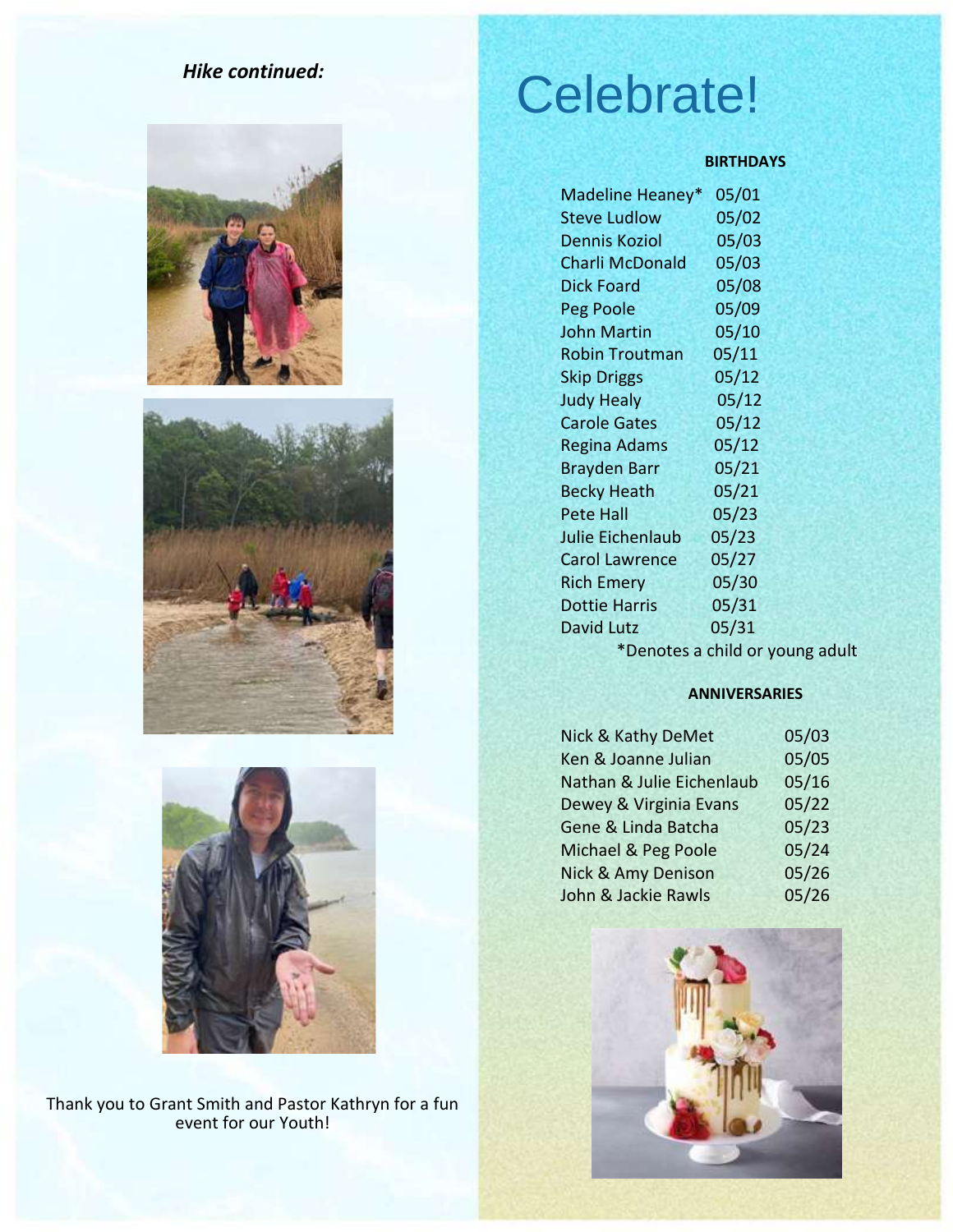

**IT'S THAT TIME OF YEAR AGAIN! VBS 2022** AUG.  $1^{ST}$  -  $5^{TH}$ 9 AM - Noon **Registration Opens:** Wed., June 1<sup>st</sup>

## **WE WANT YOU FOR OUR VBS TEAM!**

If you would like to help out with this year's Vacation Bible School please contact Holly at  $holly@gravecovenant.us$ or 615-739-0879.



Vacation Bible School